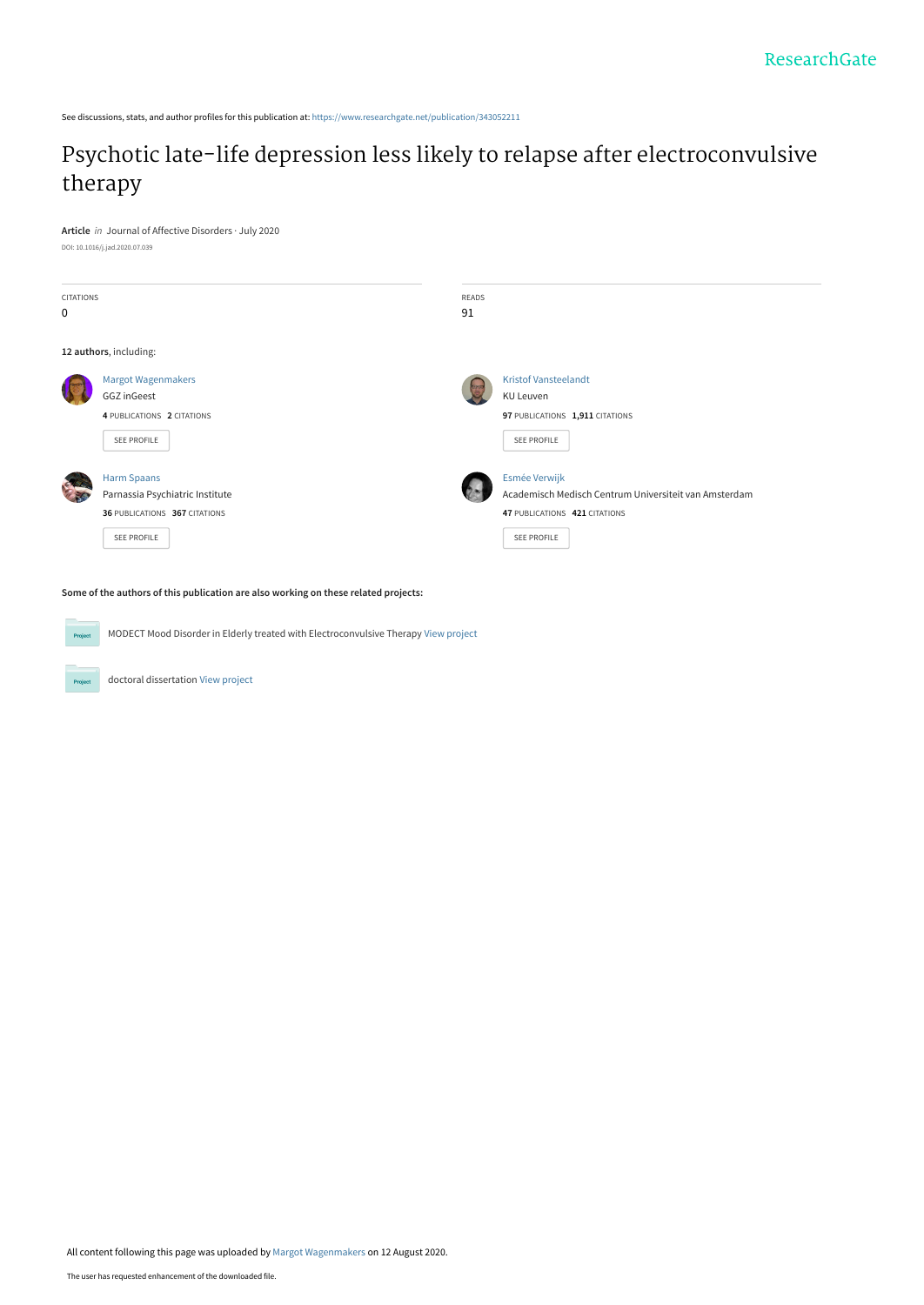Contents lists available at [ScienceDirect](http://www.sciencedirect.com/science/journal/01650327)



### Journal of Affective Disorders



journal homepage: [www.elsevier.com/locate/jad](https://www.elsevier.com/locate/jad)

Research paper

## Psychotic late-life depression less likely to relapse after electroconvulsive therapy



M[a](#page-1-0)rgot J. Wagenmakers (MSc)<sup>a[,b,](#page-1-1)</sup>\*, Mardien L. Oudega (MD, PhD)<sup>[a,](#page-1-0)[c](#page-1-3)</sup>, Kristof Vansteelan[d](#page-1-4)t (PhD)<sup>d</sup>, Harm-Pi[e](#page-1-5)ter Spaans (MD, PhD)<sup>e</sup>, Esmée Verwijk (PhD)<sup>[e,](#page-1-5)[g](#page-1-6)[,h](#page-1-7)</sup>, Jasmien Obbels (MSc)<sup>[d,](#page-1-4)[f](#page-1-8)</sup>, Didi Rhebergen (MD, PhD)<sup>[a](#page-1-0),[b,](#page-1-1)[c](#page-1-3)</sup>, Eric van Exel (MD, PhD)<sup>[a,](#page-1-0)[b](#page-1-1)[,c](#page-1-3)</sup>, Filip Bou[c](#page-1-3)kaert (MD, PhD) $^{\rm d}$  $^{\rm d}$  $^{\rm d}$ , Max L. Stek $^{\rm a,b,c}$  $^{\rm a,b,c}$  $^{\rm a,b,c}$  $^{\rm a,b,c}$  $^{\rm a,b,c}$ , Pascal Sienaert $^{\rm d,1}$  $^{\rm d,1}$  $^{\rm d,1}$ , Annemieke Dols $^{\rm a,b,c,1}$ 

<span id="page-1-0"></span><sup>a</sup> GGZ inGeest Specialized Mental Health Care, Department of Old Age Psychiatry, Oldenaller 1, 1081 HJ Amsterdam, the Netherlands

<span id="page-1-1"></span><sup>b</sup> Amsterdam UMC, Vrije Universiteit, Psychiatry, Amsterdam Public Health Research Institute, the Netherlands

<span id="page-1-3"></span> $c$  Amsterdam UMC, Vrije Universiteit, Psychiatry, Amsterdam Neuroscience, the Netherlands

<span id="page-1-4"></span><sup>d</sup> Academic Center for ECT and Neuromodulation (AcCENT), University Psychiatric Center KU Leuven (Catholic University of Leuven), Leuven, Belgium

<span id="page-1-5"></span><sup>e</sup> Parnassia Psychiatric Institute the Hague, Clinical Center for the Elderly–ECT Department, The Hague, the Netherlands

<span id="page-1-8"></span><sup>f</sup> University Psychiatric Center, KU Leuven-University of Leuven, Kortenberg, Belgium

<span id="page-1-6"></span> $8$  Department of Medical Psychology, Neuropsychology Department, Amsterdam UMC Academic Medical Center, the Netherlands

<span id="page-1-7"></span><sup>h</sup> Department of Psychology, Brain & Cognition, University of Amsterdam, Amsterdam, the Netherlands

ARTICLE INFO

Keywords: Electroconvulsive therapy Severe late-life depression Relapse Depression severity Psychotic depression

ABSTRACT

Background: A substantial number of patients with late-life depression (LLD) that remitted after ECT experience relapse. Identifying risk factors for relapse may guide clinical management to devote attention to those at increased risk. Therefore the current study aims to evaluate which baseline clinical characteristics are related to relapse within six months after successful ECT in patients with severe LLD.

Methods: 110 patients with LLD from the prospective naturalistic follow-up Mood Disorders in Elderly treated with Electro-Convulsive Therapy (MODECT) study were included. A total of 73 patients (66.4%) remitted after ECT, six patients had missing information on relapse, rendering to a total sample size of 67 patients. Relapse within six months after ECT was defined as a Montgomery Åsberg Depression Scale (MADRS)-score > 15, readmission or restart of ECT. Logistic regression analyses were conducted to examine the association between baseline clinical characteristics and relapse.

Results: A total of 22 patients (32.8%) experienced a relapse. Patients with psychotic depression were less likely to relapse (odds ratio = 0.32,  $p = .047$ ), corrected for prior admissions; 76.9% of patients with psychotic depression remained remitted.

Limitations: Due to its naturalistic design, no firm conclusions can be drawn on the effect of post-ECT treatment. Conclusions: Patients with psychotic depression had a lower risk to experience relapse after successful ECT. This result strengthens the hypothesis that psychotic depression might be a specific depression subtype with a favorable ECT outcome up to six months after ECT.

#### 1. Introduction

Electroconvulsive therapy (ECT) is a safe and effective treatment for late-life depression (LLD) [\(Dols et al., 2017](#page-6-0); [van der Wur](#page-7-0)ff et al., 2003; [van Diermen et al., 2018](#page-7-1)). ECT remission rates are high in LLD, ranging from 50% to 70% [\(Dols et al., 2017](#page-6-0); [Oudega et al., 2011;](#page-7-2) [Tew et al.,](#page-7-3) [1999\)](#page-7-3).

Despite these impressive remission rates, patients and clinicians are

confronted with relapse rates ranging from 37% to 51% within the first six months after ECT ([Jelovac et al., 2013](#page-6-1)). Studies evaluating relapse have focused mainly on medication after the initial ECT-course to prevent relapse [\(Table 1\)](#page-2-0) ([Brakemeier et al., 2014;](#page-6-2) [Itagaki et al., 2017](#page-6-3); [Kellner et al., 2016,](#page-6-4) [2006](#page-6-5); [Martiny et al., 2015;](#page-7-4) [Nordenskjold et al.,](#page-7-5) [2011,](#page-7-5) [2013](#page-7-6); [Tew et al., 2007](#page-7-7); [van Beusekom et al., 2007](#page-7-8)). In order to guide clinical management and devote specific attention to those at increased risk for relapse, studies exploring clinical characteristics

<span id="page-1-2"></span>⁎ Corresponding author at: GGZ inGeest Specialized Mental Health Care, Department of Old Age Psychiatry, Oldenaller 1, 1081 HJ Amsterdam, the Netherlands. E-mail address: [m.wagenmakers@ggzingeest.nl](mailto:m.wagenmakers@ggzingeest.nl) (M.J. Wagenmakers).

<span id="page-1-9"></span> $^1$  Pascal Sienaert and Annemieke Dols share last authorship.

<https://doi.org/10.1016/j.jad.2020.07.039> Received 31 December 2019; Received in revised form 29 May 2020; Accepted 5 July 2020 Available online 18 July 2020

0165-0327/ © 2020 Elsevier B.V. All rights reserved.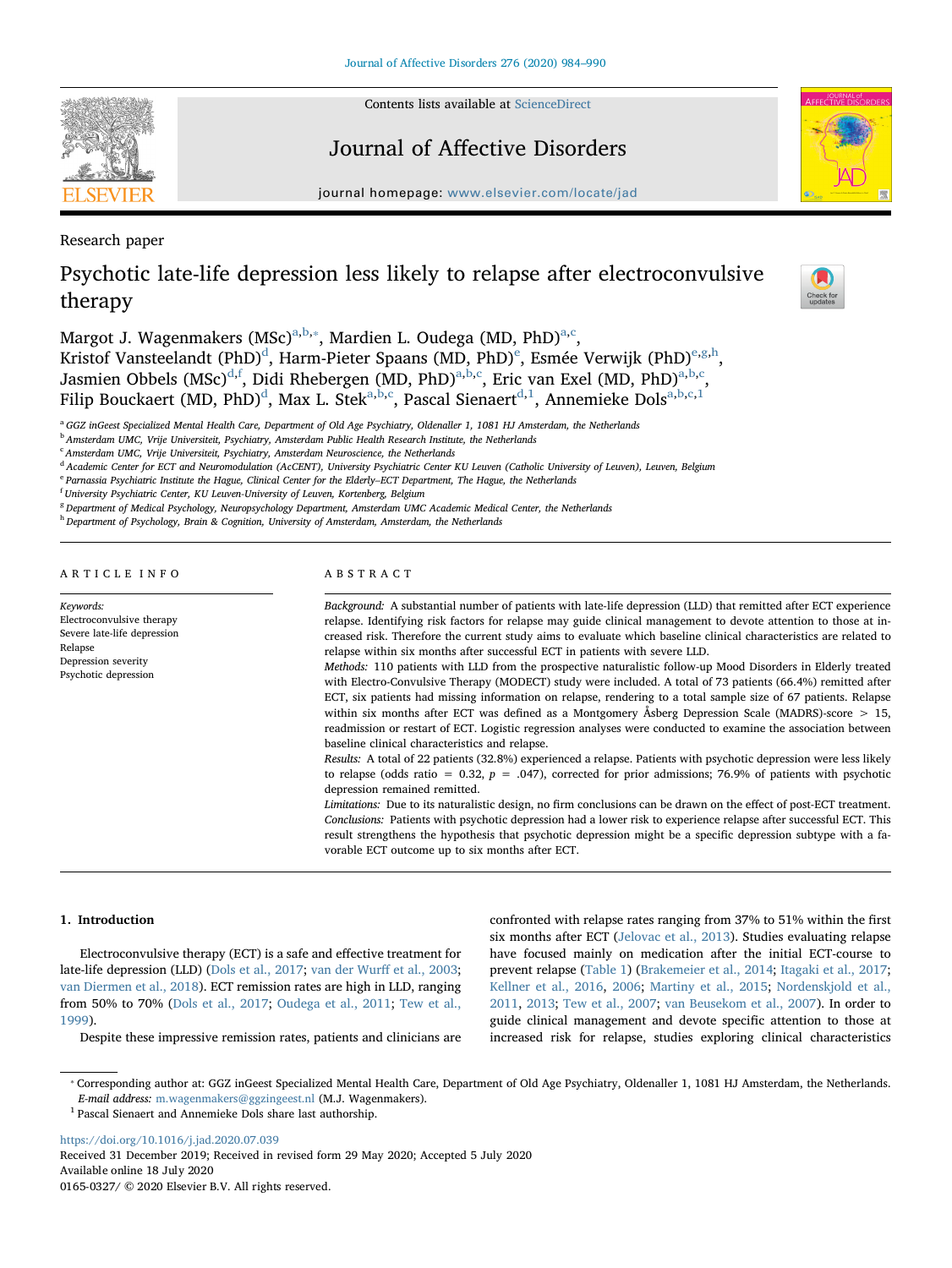<span id="page-2-0"></span>

| Table 1                   |                |                                                                       |                          | Summary of clinical studies investigating continuation therapy after an acute ECT-course in relation to relapse in late-life depression. |                                                                                                                                                                                                            |
|---------------------------|----------------|-----------------------------------------------------------------------|--------------------------|------------------------------------------------------------------------------------------------------------------------------------------|------------------------------------------------------------------------------------------------------------------------------------------------------------------------------------------------------------|
| Reference                 | Patients (N)   | Mean age ± SD                                                         | Diagnosis                | Study design + intervention groups                                                                                                       | Results                                                                                                                                                                                                    |
| Kellner et al., 2006      | 184            | $57.2 \pm 16.1$                                                       | <b>MDD</b>               | m-ECT vs Lithium + Nortriptyline<br>RCT                                                                                                  | No differences between groups, but lower relapse risk than placebo group.<br>Lithium + Nortriptyline: 31.6% relapse<br>m-ECT: 37.1% relapse;                                                               |
| Van Beusekom et al., 2007 | 26             | Non-relapse: 60.6 ± 7.4<br>Relapse: $57.7 \pm 9.8$                    | <b>UCIN</b>              | Relapse vs non-relapse<br>Naturalistic follow-up                                                                                         | Recurrence rate of depression: 42.3%, no difference between groups.                                                                                                                                        |
| Tew et al., 2007          | 26             | 56.1 $\pm$ 17.4<br>Protocolized:                                      | MDD                      | CAU vs protocolized continuation treatment<br>Naturalistic / randomized                                                                  | Relapse rates within 6 months<br>CAU: 51%                                                                                                                                                                  |
|                           |                | Usual care: 58.7 $\pm$ 18.5                                           |                          |                                                                                                                                          | Nortriptyline + Lithium: 39%<br>Nortriptyline: 60%                                                                                                                                                         |
|                           |                |                                                                       |                          |                                                                                                                                          | No difference CAU and protocolized, but different from placebo.<br>Placebo: 84%                                                                                                                            |
| Nordenskjöld et al., 2011 | 486            | $\pm$ 18<br>55                                                        | <b>NIDD</b>              | Population-based cohort study                                                                                                            | Risk factors: comorbid substance dependence, benzodiazepine treatment or antipsychotics.<br>Protective factors: Lithium treatment.<br>Relapse within one year: 34%                                         |
| Nordenskjöld et al., 2013 | 56             | $\pm$ 13<br>Combination: 62<br>Medication only:<br>$52 \pm 17$        | BP<br>$\overline{MDD}$ + | m-ECT or m-ECT + pharmacotherapy<br>RCT                                                                                                  | Medication only group: 61% relapse<br>Combination group: 32% relapse.                                                                                                                                      |
| Brakemeier et al., 2014   | $\overline{6}$ | $61.0 \pm 14.3$                                                       | <b>NIDD</b>              | Medication only vs medication + CBT vs<br>medication + m-ECT<br>Prospective RCT                                                          | Higher proportion of sustained response (no relapse or drop-out) in CBT-group (77%) vs<br>ECT-group (40%) or medication group (44%)                                                                        |
| Martiny et al., 2015      | 47             | Escitolopram:<br>55.1 $\pm$ 14.9<br>Nortriptyline:<br>$55.8 \pm 13.8$ | <b>NIDD</b>              | Escitolopram vs<br>Nortriptyline<br>RСТ                                                                                                  | Overall relapse rate within 6 months: 33%. Lower risk for patients receiving Nortriptyline.                                                                                                                |
| Kellner et al., 2016      | 120            | $70.5 \pm 7.2$                                                        | BP<br>$\text{MDD}$ +     | m-ECT plus medication (Venlafaxine plus Lithium) vs<br>medication only<br>RCT                                                            | Additional ECT after remission was beneficial in sustaining mood improvement for most<br>Medication + ECT: 13.1% relapse.<br>Medication only: 20.3% relapse;<br>patients.                                  |
| Itagaki et al., 2017      | 100            | UP: 64.9 $\pm$ 12.4<br>17.1<br>BP: 61.3 $\pm$                         | BP<br>$MDD +$            | Naturalistic / Retrospective                                                                                                             | 50% (UP and BP). Valproate potential maintenance therapy after ECT for UP.<br>Relapse after 1 year:                                                                                                        |
|                           |                |                                                                       |                          |                                                                                                                                          | Notes. Abbreviations: MDD: major depressive disorder; BP: Bipolar, CAU: care as usual; ECT: Electro-Convulsive Therapy, m-ECT = maintenance Electro-Convulsive Therapy, RCT = Randomized Controlled Trial. |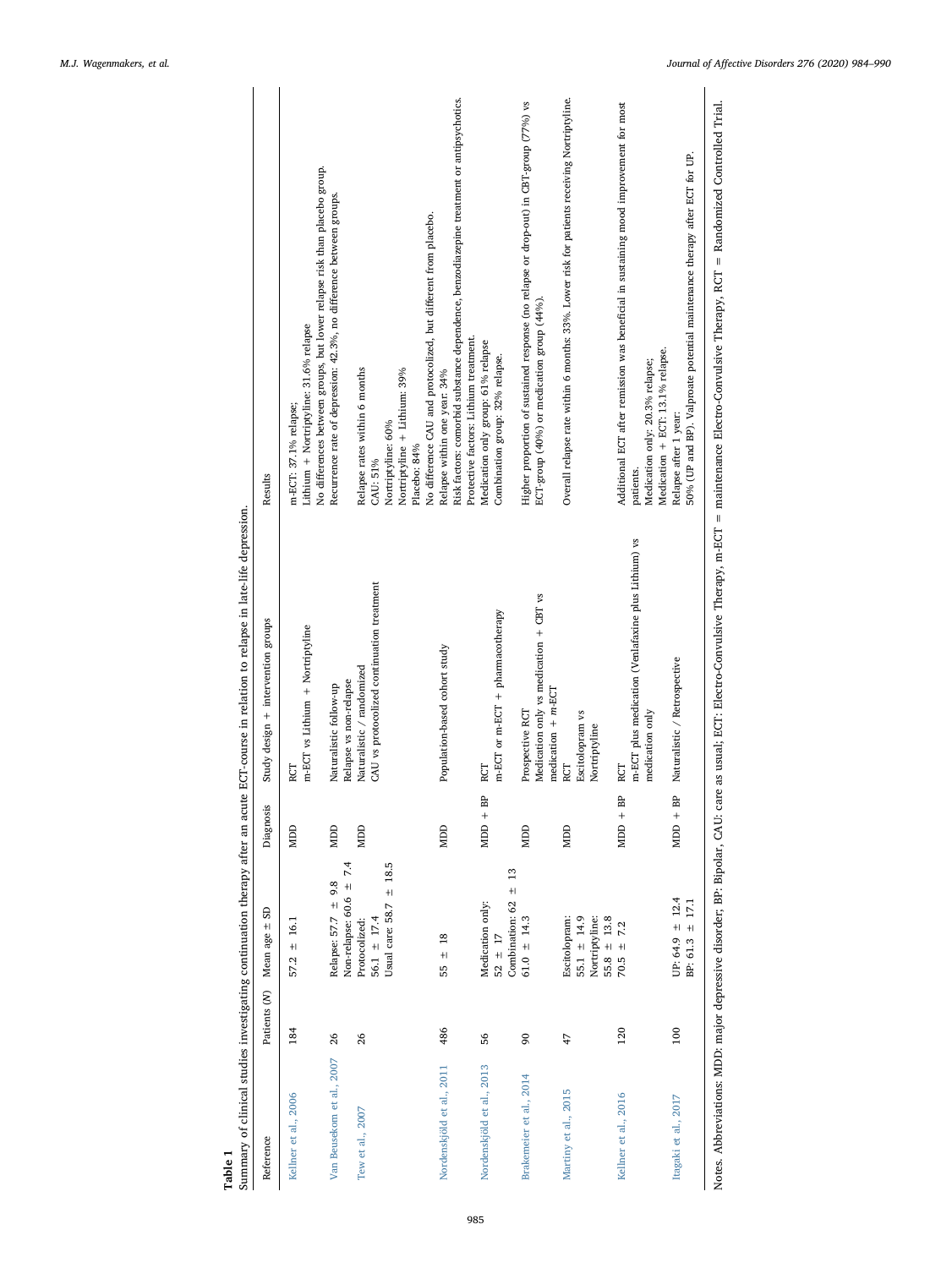associated with relapse are urgently needed.

To date, few studies investigated the association between baseline clinical characteristics and relapse after ECT in LLD. Studies on ECT effectiveness showed that response and remission rates are positively related with age [\(Haq et al., 2015](#page-6-6); [Pinna et al., 2018](#page-7-9); [Rhebergen et al.,](#page-7-10) [2015;](#page-7-10) [van Diermen et al., 2018\)](#page-7-1). Despite the importance of higher age in predicting ECT effectiveness, most studies evaluating predictors of relapse after ECT have focused on adult patients with major depressive disorder (MDD), whilst studies among patients with LLD are underrepresented [\(Jelovac et al., 2013](#page-6-1)). In adult patients [Sackeim et al. \(2001\)](#page-7-11) showed that medication resistance and more severe depressive symptoms are associated with a more rapid relapse after the acute ECT course. A longer illness duration ([Medda et al.,](#page-7-12) [2013;](#page-7-12) [Verwijk et al., 2015\)](#page-7-13) and an earlier age of onset [\(Medda et al.,](#page-7-12) [2013;](#page-7-12) [Prudic et al., 2013;](#page-7-14) [Sackeim et al., 2001](#page-7-11)) have also been marked as a risk factor for relapse in adult patients.

While multiple studies have shown superior response after ECT for psychotic depression [\(Birkenhager et al., 2005;](#page-6-7) [Dols et al., 2017](#page-6-0); [Haq et al., 2015;](#page-6-6) [Heijnen et al., 2019;](#page-6-8) [Pinna et al., 2018](#page-7-9); [Spaans et al.,](#page-7-15) [2016\)](#page-7-15), little is known about relapse rates of psychotic depression. [Spaans et al. \(2016\)](#page-7-15) reported that patients with psychotic depression remit early during an ECT course (within 4 sessions) and are less likely to experience relapse within six months. These patients with psychotic depression were characterized by a shorter episode duration and cognitive slowing at baseline that re-established when ECT was completed ([Spaans et al., 2016](#page-7-15)).

The primary aim of the present study is to evaluate which baseline clinical characteristics are related to relapse within six months after ECT in a cohort of remitted patients with LLD. We hypothesized that clinical characteristics associated with low response rates, increase the risk of relapse, including a longer index episode ([Medda et al., 2013](#page-7-12)), early age at onset of first depression, a younger age ([Dols et al., 2017](#page-6-0); [Haq et al., 2015;](#page-6-6) [Medda et al., 2013;](#page-7-12) [Pinna et al., 2018;](#page-7-9) [Prudic et al.,](#page-7-14) [2013;](#page-7-14) [Sackeim et al., 2001](#page-7-11); [Spaans et al., 2016\)](#page-7-15), more severe depression ([Sackeim et al., 2001](#page-7-11)), worse baseline cognitive functioning ([Spaans et al., 2016](#page-7-15); [Vasavada et al., 2017;](#page-7-16) [Verwijk et al., 2014](#page-7-17), [2015](#page-7-13)), and absence of psychotic symptoms ([Atiku et al., 2015](#page-6-9); [Birkenhager et al., 2005;](#page-6-7) [Heijnen et al., 2019](#page-6-8); [Spaans et al., 2016](#page-7-15)). A secondary aim is to evaluate which baseline clinical characteristics are association with remission.

#### 2. Methods

#### 2.1. Study sample

This naturalistic prospective study was part of the Mood Disorders in Elderly treated with Electro-Convulsive Therapy (MODECT) study, investigating clinical and structural brain characteristics and response to ECT [\(Dols et al., 2017](#page-6-0)). In the MODECT study, patients were aged 55 years and older with a diagnosis of a severe unipolar depression according DSM-IV-TR criteria ([Association, 2000\)](#page-6-10). Exclusion criteria were a diagnosis of bipolar disorder, a schizoaffective disorder, comorbid major DSM-IV psychiatric illness or neurological illness (including stroke, dementia, and Parkinson's disease). The diagnoses were established by experienced psychiatrists and confirmed via the Mini International Neuropsychiatric Interview Plus 5.0.0 (M.I.N.I.-plus (MINI) ([Sheehan et al., 1998](#page-7-18)). Over a 3-year period (2011 till 2013) a total of 110 patients were included in the study. Patients were enlisted through two tertiary psychiatric hospitals located in Amsterdam (GGZ inGeest, the Netherlands;  $N = 67$ ) and Leuven (Psychiatric Center, KU Leuven, Belgium;  $N = 43$ ). During follow-up  $N = 11$  patients dropped out. Out of the original sample of 110 patients, 73 patients remitted after the initial ECT-course of whom six patients had missing information on relapse, which rendered to a total sample size of  $n = 67$  patients in the current study. Attrition was not associated with inclusion site, age, gender, level of education, cognitive functioning, depression severity,

age of onset, or presence of psychotic symptoms. The study protocol of MODECT has been approved centrally by the Ethical Review Board of the VU Medical Center and by the ethical review board of the Catholic University of Leuven and was conducted according to the Declaration of Helsinki. Written informed consent was obtained from all the patients before testing.

#### 2.2. Measurements

#### 2.2.1. Relapse within six months after ECT

Remission after the acute ECT-course was defined by a Montgomery Åsberg Depression Scale (MADRS)-score ([Montgomery and](#page-7-19) [Asberg, 1979](#page-7-19)) of less than ten points. In remitted patients, relapse was determined by a psychiatrist and was based on a clinical interview with each patient six months after the initial ECT course. Relapse was defined as a MADRS-score > 15, re-admission or restart of ECT within the six-month period after ECT.

#### 2.2.2. Baseline clinical characteristics

Demographic and clinical variables including age, gender, level of education, marital status, age at onset of first depression and information on post-ECT treatment were obtained by an interview and doublechecked by chart review. Early onset depression (EOD) was defined as having a first depressive episode before the cut-off age of 55 years. The MADRS ([Montgomery and Asberg, 1979\)](#page-7-19) at baseline was used to measure depression severity. The diagnosis of depression with or without psychotic symptoms was based on DSM-IV-TR criteria and confirmed by use of the MINI [\(Sheehan et al., 1998](#page-7-18)). Global cognitive functioning was examined by the Mini-Mental State Examination (MMSE) at baseline ([Folstein et al., 1975](#page-6-11)). The MADRS and MMSE were collected by research nurses well-trained on the protocol.

#### 2.3. ECT procedure

Patients received ECT twice a week according to the Dutch guidelines for ECT ([Van den Broek et al., 2010](#page-7-20)). The ECT system used in the study was the Thymatron System IV (Somatics, LLC, Lake Bluff, IL, USA; maximum energy 200%, 1008 C) using a titration protocol ([Dols et al.,](#page-6-0) [2017\)](#page-6-0). Anesthesia was achieved with intravenous administration of etomidate (0.2 mg/kg) and succinylcholine (1 mg/kg). Patients started on a course with right unilateral ECT (d'Elia placement), some patients started with bilateral ECT based on indication (severity of clinical condition) ([Kellner et al., 2010\)](#page-6-12). At the first treatment, the subject's seizure threshold (ST) was established by empirical titration. Subsequent treatments were given at six times the ST for unilateral ECT and 1.5 times the ST for bilateral ECT. Patients were treated until remission, or until patients showed no further improvement during the last 2 weeks of ECT. Switching to bilateral ECT was applied when after six unilateral treatments, there was no clinical improvement. Psychotropic medication was discontinued at least one week prior to ECT, or if deemed impossible, kept stable during the ECT course.

#### 2.4. Statistical analyses

Demographics and clinical characteristics of patients are reported as means with standard deviations (SD), medians with inter-quartile range (IQR) or absolute numbers with percentages of sub-groups.

Bivariate logistic regression analyses were performed in order to identify which baseline clinical variables would be associated with relapse within a period of six months after ECT. The same analyses was performed with remission as outcome variable.

A multiple logistic regression model was used to evaluate each unique predictor value. Variables showing  $p < 0.005$  in the bivariate analyses were used as input variables in the multiple logistic regression model. In order to prevent multicollinearity, correlation coefficients between all independent variables were computed. If a correlation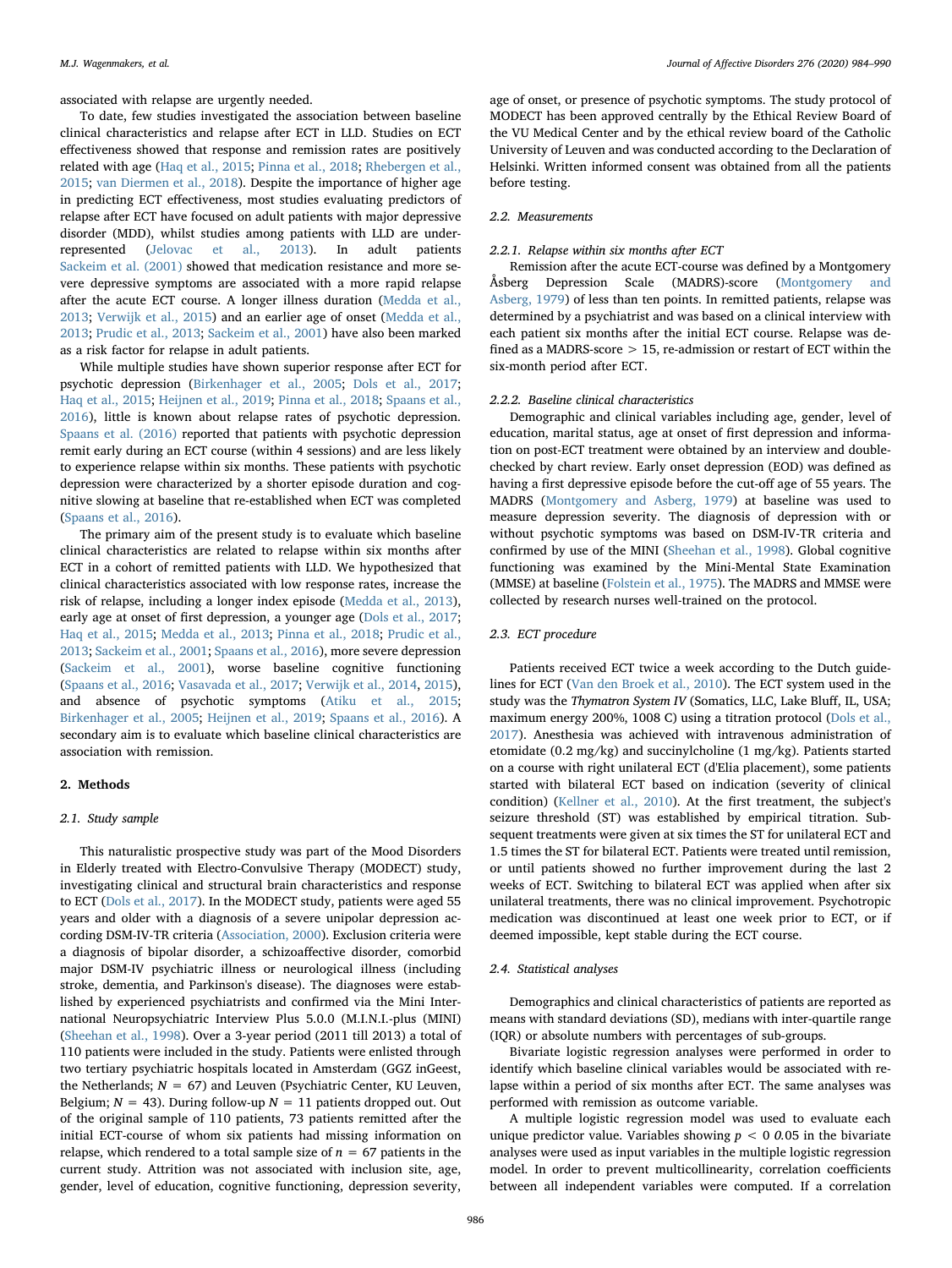coefficient between two variables was above 0.80 or if variance inflation factor (VIF)  $> 5$ , these variables were not added into the same model. Post-hoc analyses were performed to identify significant differences between psychotic and non-psychotic patients concerning baseline clinical characteristics, including age, depression severity, age of onset, index duration, cognitive functioning, prior antidepressants, prior admissions, or post-ECT treatment, e.g. use of antidepressants (TCA or SSRI), mood stabilizer (Lithium), combination pharmacotherapy (TCA  $+$  Lithium) or m-ECT. If a significant difference was observed on any of these variables, this was added into the multivariate model, controlling for multicollinearity. In all analyses  $p < 0.05$  was considered as statistically significant. Data were analyzed using the Statistical Package of the Social Sciences (SPSS, version 24, SPSS Inc., Chicaco, IL).

#### 3. Results

#### 3.1. Demographic and clinical characteristics

The mean age was 73.8 years (SD 8.4) and the majority was female (64.2%). At baseline, patients had a mean MADRS-score of 33.1 (SD 8.3), which decreased to a mean MADRS-score of 4.3 (2.7) after the last ECT session. A total of 73 patients (66.3%) showed remission. Of the 67 patients with available six-months follow-up (FU) data, 45 patients remained in remission and 22 patients (32.8%) experienced a relapse ([Table 2](#page-4-0)).

#### <span id="page-4-0"></span>Table 2

Characteristics for total remitted patients and for relapse and non-relapse patients within six months after ECT remission.

| Demographic and clinical<br>characteristics | Total<br>$N = 67$ | Relapse <sup>†</sup><br>$N = 22$ (32.8) | Non-relapse<br>$N = 45(67.2)$ |
|---------------------------------------------|-------------------|-----------------------------------------|-------------------------------|
| Mean age, yr., mean (SD)                    | 73.8 (8.4)        | 73.87.9                                 | 73.9 (8.8)                    |
| Gender, female, n (%)                       | 43 (64.2)         | 14 (63.6)                               | 29 (64.4)                     |
| Level of education, n (%) low,<br>$N = 59$  | 29 (43.3)         | 9(42.9)                                 | 20(52.6)                      |
| Marital status, married, n (%)              | 51 (76,1)         | 14 (63.6)                               | 23 (51.1)                     |
| MMSE-score at baseline, median              | 26.0(7.0)         | 27.5(5.0)                               | 24.0 (8.0)                    |
| $(IOR), N = 58$                             |                   |                                         |                               |
| Depression characteristics                  |                   |                                         |                               |
| MADRS (depression severity)                 |                   |                                         |                               |
| At baseline, mean (SD)                      | 33.1(8.3)         | 33.0 (6.3)                              | 33.1 (9.2)                    |
| After last ECT, mean (SD)                   | 4.3(2.7)          | 4.7(2.8)                                | 4.2(2.7)                      |
| Early onset of first depression (<          | 25 (37.3)         | 9(40.9)                                 | 16(35.6)                      |
| 55 yr.), n (%)                              |                   |                                         |                               |
| Psychotic depression, n (%)                 | 39 (58.2)         | 9(40.9)                                 | 30 (66.7)                     |
| index episode in months, median             | 6.0(10.0)         | 6.0(12.0)                               | $5.5 \pm (9.0)$               |
| $(IOR), N = 62$                             |                   |                                         |                               |
| <b>ECT</b> characteristics                  |                   |                                         |                               |
| Number of ECT treatments, mean              | 10.4(4.2)         | 10.7(3.6)                               | 10.2(4.5)                     |
| (SD)                                        |                   |                                         |                               |
| Side of treatment, n (%)                    |                   |                                         |                               |
| Unilateral treatment                        | 55 (82.1)         | 18 (81.8)                               | 37 (82.2)                     |
| <b>Bilateral</b> treatment                  | 12 (17.9)         | 4(18.2)                                 | 8(17.8)                       |
| <b>Treatment direct after ECT-</b>          | 1(1.5)            | 0(0.0)                                  | 1(2.2)                        |
| course, $n$ $(\%)$                          | 20 (29.9)         | 6(27.3)                                 | 14(31.)                       |
| No treatment                                | 1(1.5)            | 0(0.0)                                  | 1(2.2)                        |
| Antidepressant                              | 25 (37.3)         | 6(27.3)                                 | 19 (42.2)                     |
| Mood-stabilizer                             | 7(10.4)           | 2(9.1)                                  | 5(11.1)                       |
| Combination                                 |                   |                                         |                               |
| pharmacotherapy                             |                   |                                         |                               |
| m-ECT                                       |                   |                                         |                               |

Notes. Education: low (no education, primary school) versus middle/high (high school, vocational training, college, university). Abbreviations: SD: standard deviation, IQR: interquartile range, MMSE: mini-mental state examination, MADRS: Montgomery Åsberg Depression Rating Scale, ECT: electro-convulsive therapy. <sup>†</sup>Relapse is defined as MADRS-score > 15, readmission or restarting the ECT. Treatment after ECT: Antidepressant = tricyclic antidepressant (TCA) or Selective Serotonin Reuptake Inhibitor (SSRI), mood-stabilizer = Lithium, combination pharmacotherapy= TCA + lithium, m-ECT = maintenance-ECT.

#### <span id="page-4-1"></span>Table 3

Baseline clinical characteristics associated with relapse within six months after ECT based on bivariate logistic regression.

|                                        | Bivariate logistic regression |               |                 |
|----------------------------------------|-------------------------------|---------------|-----------------|
|                                        | OR (95% CI)                   | Wald $\chi^2$ | <i>p</i> -value |
| Age                                    | $1.00(0.94 - 1.06)$           | 0.00          | 0.97            |
| Depression severity                    | $0.99(0.94 - 1.06)$           | 0.00          | 0.97            |
| Early age at onset of first depression | $1.26(0.44 - 3.57)$           | 0.18          | 0.67            |
| $(< 55 \text{ yr.})$                   | $0.35(0.12 - 0.99)$           | 3.91          | 0.048           |
| Psychotic depression                   | $1.00(0.97-1.03)$             | 0.07          | 0.80            |
| Duration index episode                 | 1.13 (0.99-1.29)              | 3.06          | 0.08            |
| Cognitive functioning                  |                               |               |                 |

Notes.  $P \langle .05 \rangle$  is considered as statistically significant. In all analyses the degrees of freedom was 1. Depression severity is indicated by the Montgomery Åsberg Depression Rating Scale; cognitive functioning is indicated by the Mini-Mental-State Examination. Relapse is defined as MADRS-score 〉 15, readmission or restarting the ECT.

#### 3.2. Clinical characteristics associated with remission and relapse after ECT

No clinical baseline characteristics were significantly associated with remission, including psychotic symptoms (odds ratio [OR]; 1.89, 95% confidence interval [CI]: 0.84–4.19; Wald  $\chi^2 = 2.37$ ; df =1,  $p = .12$ ).

Of the remitted patients ( $N = 73$ ), a total of 41 patients had a psychotic depression (56.2%). Patients with psychotic depression had a relapse rate of 23.1% (9 out of 39, missing FU:  $n = 2$ ) within six months after ECT, whereas 46.1% (13 out of 28, missing FU:  $n = 4$ ) of the nonpsychotic patients experienced a relapse. Patients with psychotic depression had a decreased likelihood of developing a relapse (OR = 0.35, 95% CI: 0.12–0.99; Wald  $\chi^2$  = 3.91; df =1, p = .048), compared to those without psychotic symptoms at baseline [\(Table 3](#page-4-1)).

No significant association was observed between age, baseline depression severity, age at onset of first depression, duration index episode, or baseline cognitive functioning and relapse within six months. No significant differences were observed in baseline characteristics between psychotic and non-psychotic depression regarding their average age at treatment, gender, age at onset, depression severity, index-duration, number of previous antidepressants, or cognitive functioning. Also, these patients did not significantly differ in post-ECT treatment. A trend of significance was observed for prior admissions, such that patients with psychotic depression on average had less prior admissions ( $M = 2.7$ , SD = 2.4) compared to patients with non-psychotic depression ( $M = 5.2$ , SD = 7.7), t (df = 63) = 1.84, p = .07 ([Table 4\)](#page-5-0). Adding psychotic depression and prior admission in a multiple logistic regression model showed a significant effect of presence of psychotic symptoms (OR = 0.32, 95%CI: 0.11–0.98; Wald  $\chi^2$  = 3.96; df =1,  $p = .047$ ), but not for prior admissions (OR = 1.06, 95%CI: 0.94–1.20; Wald  $\chi^2$  = 0.84; df = 1; p = .36). In this analysis no multicollinearity was observed.

### 4. Discussion

The primary aim of this study was to evaluate which baseline clinical characteristics would be related to relapse within six months after ECT in a cohort of remitted patients with LLD. As a secondary aim, remission of this cohort was studied. In the current naturalistic prospective study, patients with LLD showed high remission rates of 66.3%, and a substantial amount of patients (67.3%) did not relapse after successful ECT. An important finding of the current study is that patients with psychotic depression at baseline were less likely to relapse after ECT compared to patients without psychotic symptoms;76.9% of the patients with psychotic depression remained remitted within six months after ECT. This result is in line with previous findings in the same cohort, showing that psychotic depression is positively associated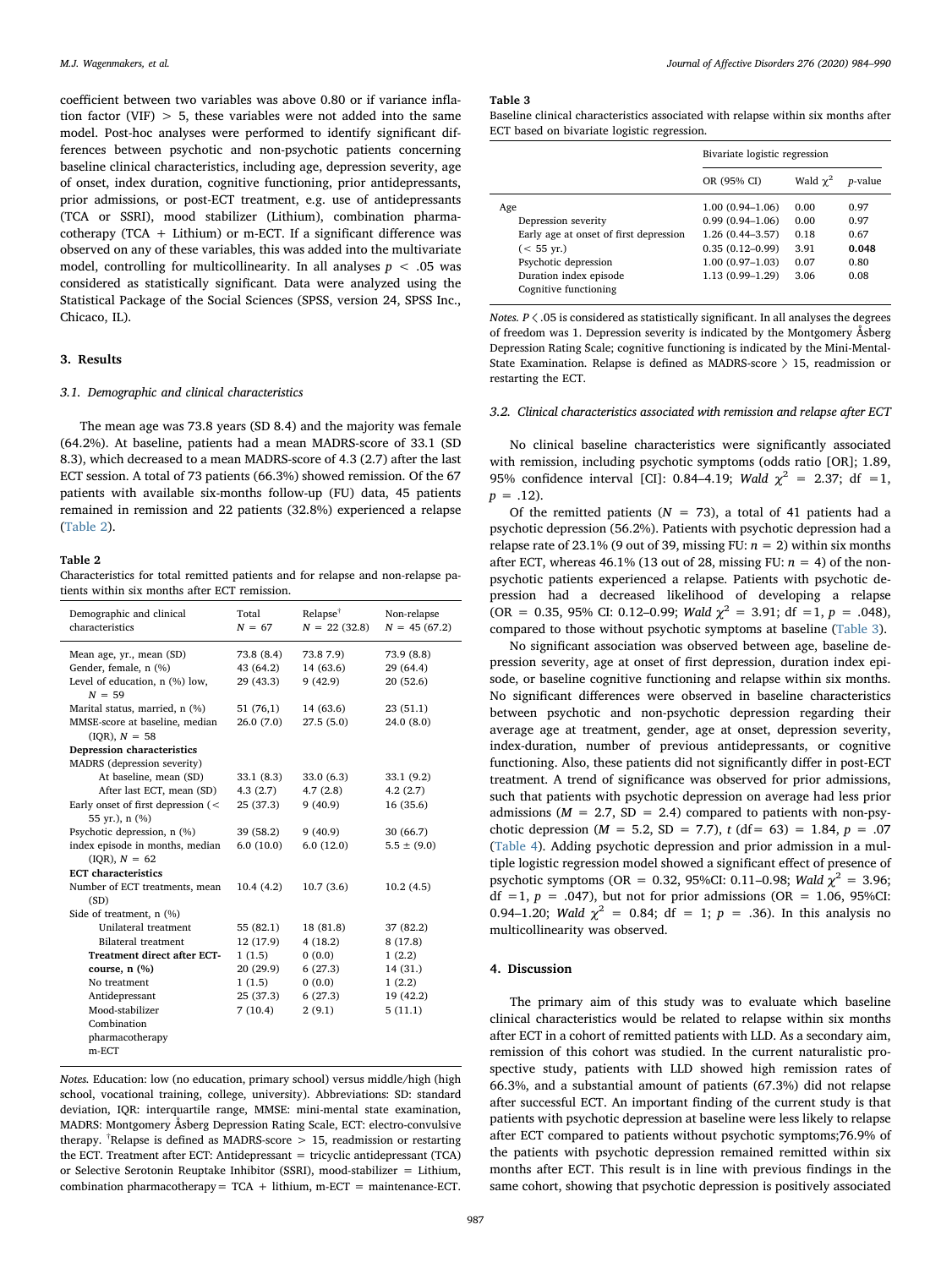#### <span id="page-5-0"></span>Table 4

Differences in post-ECT treatment between psychotic and non-psychotic patients.

|                                                        | Non-psychotic<br>$depression(N = 28)$ | Psychotic depression( $N = 39$ ) | $X^2$ , t(df) | <i>p</i> -value |
|--------------------------------------------------------|---------------------------------------|----------------------------------|---------------|-----------------|
| Baseline clinical characteristics                      |                                       |                                  |               |                 |
| Age, mean (SD)                                         | 74.4 (7.9)                            | 73.5(8.9)                        | 0.43(65)      | 0.67            |
| Depression severity, mean (SD)                         | 31.2(6.3)                             | 33.9(9.5)                        | $-0.91(65)$   | 0.36            |
| Age at onset first depression ( $<$ 55 yr), n (%)      | 12 (42.8)                             | 13 (33.3)                        | 0.63(1)       | 0.43            |
| Index duration, mean (SD)                              | 9.1(8.9)                              | 10.4(23.6)                       | $-0.27(60)$   | 0.79            |
| Cognitive functioning, mean (SD)                       | 25.0(3.9)                             | 23.2(5.8)                        | 1.34(56)      | 0.17            |
| Nr of prior antidepressants current episode, mean (SD) | 2.0(1.1)                              | 1.8(1.02)                        | 0.46(63)      | 0.65            |
| Prior admissions, mean (SD)                            | 5.2(7.7)                              | 2.7(2.4)                         | 1.84(63)      | 0.07            |
| Treatment direct after ECT-course, n (%)               |                                       |                                  |               |                 |
| Antidepressant                                         | 11(39.2)                              | 9(23.1)                          | 2.05(1)       | 0.15            |
| Mood-stabilizer                                        | 1(3.6)                                | 0(0.0)                           | 1.41(1)       | 0.23            |
| Combination pharmacotherapy                            | 8(28.6)                               | 17(43.6)                         | 1.57(1)       | 0.21            |
| $m$ -ECT                                               | 3(10.7)                               | 4(10.3)                          | 0.00(1)       | 0.95            |

Notes.  $P < .05$  is considered as statistically significant. Depression severity is indicated by the Montgomery Åsberg Depression Rating Scale; cognitive functioning is indicated by the Mini-Mental-State Examination.Treatment after ECT: Antidepressant = tricyclic antidepressant (TCA) or Selective Serotonin Reuptake Inhibitor (SSRI), mood-stabilizer = Lithium, combination pharmacotherapy =  $TCA$  + lithium, m-ECT = maintenance-ECT.

with better treatment response [\(Dols et al., 2017](#page-6-0); [Veltman et al., 2019\)](#page-7-21) indicating that ECT is most effective in psychotic depression up to six months after ECT.

#### 4.1. Comparison to previous literature

Contrary to our expectations, we did not find a significant association between duration of index episode, age at onset, age at treatment, depression severity or cognitive functioning at baseline and relapse. A possible explanation for this might be that ECT is extremely effective in severely depressed patients above the age of 65 [\(van der Wur](#page-7-0)ff et al., [2003\)](#page-7-0), independently from various baseline clinical characteristics that are of importance in adult populations. Patients in the current cohort had a mean age of 73.8 years and were severely depressed (mean MADRS at baseline  $= 33.1$ ), while other studies included patients with a younger age, with bipolar depression, and they excluded patients with psychotic depression [\(Haq et al., 2015;](#page-6-6) [Jelovac et al., 2013\)](#page-6-1). Another possible explanation for this might be the lack of power in the current cohort. It is possible, that increasing the sample size might influence the results. For example, we did observe a trend in significance between baseline cognitive functioning and relapse (OR = 1.13, 95%  $CI = 0.99-1.29$ ,  $p = .08$ ), but with a small sample size caution must applied.

The finding that patients with psychotic depression were less likely to experience relapse, contributes to a growing body of literature on the association between psychotic depression and ECT effectiveness ([Bingham et al., 2019](#page-6-13); [van Diermen et al., 2018;](#page-7-1) [Brus et al., 2019\)](#page-6-14). The presence of psychotic features based on clinical judgement was found to be a robust predictor of response to ECT in the MODECT-cohort as previously shown by [Dols et al. \(2017\)](#page-6-0). In the current study, we did not observe a significant association between remission and psychotic depression, nor with age at onset. However, we did observe that patients with psychotic depression had a lower relapse risk within a period of six months after ECT. This is in line with the large population-based register study of [Brus et al., 2019](#page-6-14). Post-hoc we analyzed whether patients with psychotic depression differed from non-psychotic patients regarding various baseline characteristics, including age, depression severity, age of onset, index duration, cognitive functioning, prior antidepressants, prior admissions, or post-ECT treatment. No significant difference was observed for most variables, however prior admissions showed a trend. The latter is in line with other studies showing an important role of prior admissions in predicting relapse of depressive symptoms ([Cearns et al., 2019;](#page-6-15) [Donisi et al., 2016;](#page-6-16) [Innes et al., 2015](#page-6-17)). After controlling for prior admissions, still patients with psychotic symptoms had a lower relapse risk after ECT. Hence, older depressed

patients with psychotic features seem to have a better treatment prognosis. Our findings support the hypothesis that psychotic depression can be described as a specific depression subtype, with a more endogenous pathophysiology ([Petrides et al., 2001](#page-7-22); [Schatzberg and](#page-7-23) [Rothschild, 1992](#page-7-23)). Psychotic depression is characterized by moodcongruent delusions and/or hallucinations and is one of the most severe subtypes of major depression ([Association, 2000](#page-6-10); [Gaudiano et al., 2008\)](#page-6-18) with melancholic characteristics, a higher risk of suicide, greater depression severity, and more often treatment-resistance ([Dold et al.,](#page-6-19) [2019\)](#page-6-19). Patients with psychotic depression may be referred for ECT more quickly, due to severity of the illness and life threatening symptoms. Therefore, the index duration of patients with psychotic depression is often shorter, which is related to a better ECT response ([Haq et al.,](#page-6-6) [2015;](#page-6-6) [Kho et al., 2005;](#page-7-24) [Prudic et al., 2013\)](#page-7-14). Additionally, psychotic depression among patients with LLD has a later age of onset, which is also associated with a better ECT response [\(Dols et al., 2017](#page-6-0); [Haq et al.,](#page-6-6) [2015;](#page-6-6) [Medda et al., 2013](#page-7-12); [Pinna et al., 2018;](#page-7-9) [Prudic et al., 2013](#page-7-14); [Sackeim et al., 2001](#page-7-11)). The current study could not confirm that age of onset and index episode are related to relapse after successful ECT. This may indicate that these characteristics predict initial ECT response as we have previously shown within the MODECT-study ([Dols et al.,](#page-6-0) [2017\)](#page-6-0), but not treatment effect on the long term. Another explanation can be that all patients who remitted had short index episodes, i.e. median of 6 months (IQR = 10) and higher age,  $m = 73.8$  (SD = 8.4). In a factor-analysis approach to characterize symptoms of psychotic depression, [Gournellis et al. \(2009\)](#page-6-20) showed that delusional strength captures the essence of the depressive psychotic experience. This factor was strongly correlated with patient's overall severity of depression, lower age at index episode and shorter duration of illness. Next to this clinical distinct presentation of patients with psychotic LLD, Magnetic Resonance Imaging studies (MRI) studies also indicate a difference in resting-state functional connectivity. For example, studies have shown a decreased functional connectivity of the brain's fronto-parietal network for patients with psychotic depression ([Neufeld et al., 2018](#page-7-25); [Oudega et al., 2019\)](#page-7-26), and remission from psychotic depression was associated with an absence of increased default-mode network functional connectivity [\(Neufeld et al., 2018\)](#page-7-25). In conclusion, different studies strongly suggest that psychotic depression is a distinct subtype of depression with better treatment prognosis on the short-term (response) and long-term (less relapse) and differences in pathophysiology.

#### 4.2. Strengths and limitations

The strength of the current study is its naturalistic design, which represents clinical practice when treating the most severely depressed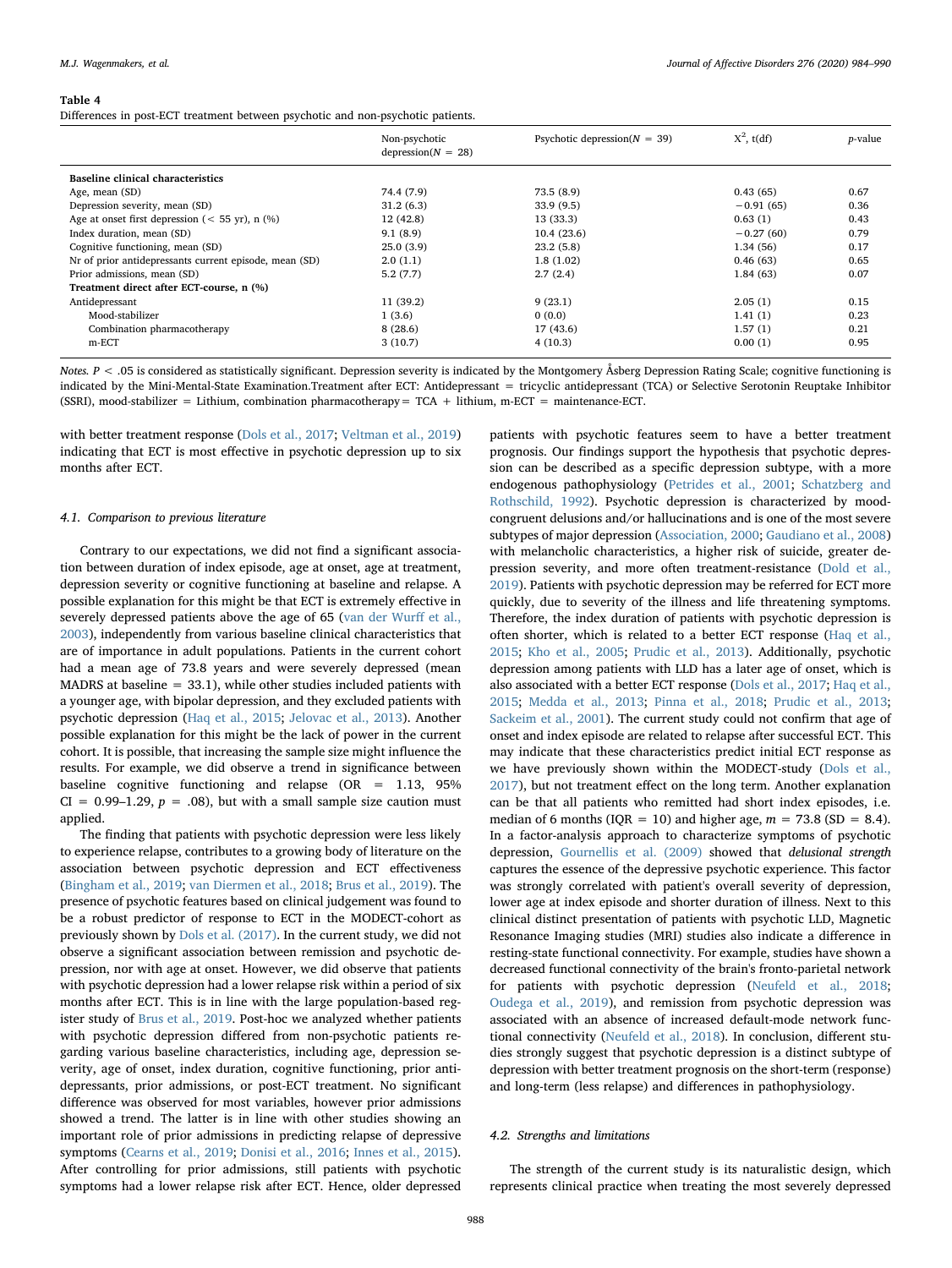patients. Another strength is that multiple clinical variables were evaluated, which provided an extensive overview of possible risk factors for developing relapse. These possible predictors were chosen carefully based on the current literature on remission and relapse after ECT in LLD. Still, due to the relatively small sample size, the amount of tested variables was limited. Due to its naturalistic design, we did not have strict protocols during the follow-up phase concerning pharmacotherapy and maintenance-ECT (m-ECT). Although we did not observe differences in post-ECT treatments between relapse and non-relapse patients, no causal conclusions can be drawn on the effectiveness of treatment post-ECT.

#### 4.3. Future studies

Despite the interesting findings of the current study, replication studies in larger cohorts are recommended to validate the current findings. Another important issue for future research is long-term follow-up after ECT to evaluate relapse and cognitive functioning within 5 years after ECT. Additionally, it would be worthwhile to look into the differences in relapse prevention between psychotic and nonpsychotic depression.

#### 4.4. Conclusion and clinical implications

In conclusion, the majority of our patients with LLD remitted (66.4%), and of those the majority did not develop a relapse (67.3%) within a period of six months. Previously we showed patients with psychotic depression had a better ECT response [\(Dols et al., 2017](#page-6-0); [Veltman et al., 2019](#page-7-21)), now we confirmed that in these patients relapse rates are lower. Altogether, these findings strengthen the notion that psychotic depression is a distinct type of depression. Considering the higher response and lower relapse rates for patients with psychotic depression, this also means that patients without psychotic symptoms are less likely to respond well to ECT and have a higher risk to relapse. Therefore it is important to monitor these non-psychotic depressed patients more carefully after treatment completion and focus on relapse prevention, as their depression may have a more exogenic origin making them prone for relapse [\(Kellner et al., 2016,](#page-6-4) [2006](#page-6-5); [Nordenskjold et al., 2013](#page-7-6)).

#### Declaration of Competing Interest

None.

#### Funding

This research did not receive any specific grant from funding agencies in the public, commercial, or not-for-profit sectors.

#### CRediT authorship contribution statement

Margot J. Wagenmakers: Conceptualization, Formal analysis, Writing - original draft, Writing - review & editing. Mardien L. Oudega: Conceptualization, Writing - review & editing. Kristof Vansteelandt: Writing - review & editing. Harm-Pieter Spaans: Writing - review & editing. Esmée Verwijk: Writing - review & editing. Jasmien Obbels: Writing - review & editing. Didi Rhebergen: Writing - review & editing. Eric van Exel: Writing - review & editing. Filip Bouckaert: Writing - review & editing. Max L. Stek: Writing - review & editing. Pascal Sienaert: Conceptualization, Writing - review & editing. Annemieke Dols: Conceptualization, Writing - review & editing.

#### Acknowledgments

This paper was prepared at GGZ inGeest Specialized Mental Health Care and Amsterdam UMC, Vrije Universiteit Amsterdam, at the

department of psychiatry, within the Amsterdam Public Health research institute, Amsterdam, The Netherlands.

#### References

- <span id="page-6-10"></span>[Association, A.P., 2000. Diagnostic and Statistical Manual of Mental Disorders. American](http://refhub.elsevier.com/S0165-0327(20)32484-8/sbref0001) [Psychiatric Press, Washington DC](http://refhub.elsevier.com/S0165-0327(20)32484-8/sbref0001).
- <span id="page-6-9"></span>[Atiku, L., Gorst-Unsworth, C., Khan, B.U., Huq, F., Gordon, J., 2015. Improving relapse](http://refhub.elsevier.com/S0165-0327(20)32484-8/sbref0002) [prevention after successful electroconvulsive therapy for patients with severe de](http://refhub.elsevier.com/S0165-0327(20)32484-8/sbref0002)[pression: completed audit cycle involving 102 full electroconvulsive therapy courses](http://refhub.elsevier.com/S0165-0327(20)32484-8/sbref0002) [in West Sussex, United Kingdom. J. ECT 31, 34](http://refhub.elsevier.com/S0165-0327(20)32484-8/sbref0002)–36.
- <span id="page-6-13"></span>[Bingham, K.S., Whyte, E.M., Mulsant, B.H., Rothschild, A.J., Rudorfer, M.V., Marino, P.,](http://refhub.elsevier.com/S0165-0327(20)32484-8/sbref0003) [Banerjee, S., Butters, M.A., Alexopoulos, G.S., Meyers, B.S., Flint, A.J., Group, S.-P.S.,](http://refhub.elsevier.com/S0165-0327(20)32484-8/sbref0003) [2019. Health-related quality of life in remitted psychotic depression. J. A](http://refhub.elsevier.com/S0165-0327(20)32484-8/sbref0003)ffect. Disord. [256, 373](http://refhub.elsevier.com/S0165-0327(20)32484-8/sbref0003)–379.
- <span id="page-6-7"></span>[Birkenhager, T.K., van den Broek, W.W., Mulder, P.G., de Lely, A., 2005. One-year out](http://refhub.elsevier.com/S0165-0327(20)32484-8/sbref0004)[come of psychotic depression after successful electroconvulsive therapy. J. ECT 21,](http://refhub.elsevier.com/S0165-0327(20)32484-8/sbref0004) 221–[226](http://refhub.elsevier.com/S0165-0327(20)32484-8/sbref0004).
- <span id="page-6-2"></span>[Brakemeier, E.L., Merkl, A., Wilbertz, G., Quante, A., Regen, F., Buhrsch, N., van Hall, F.,](http://refhub.elsevier.com/S0165-0327(20)32484-8/sbref0005) [Kischkel, E., Danker-Hopfe, H., Anghelescu, I., Heuser, I., Kathmann, N., Bajbouj, M.,](http://refhub.elsevier.com/S0165-0327(20)32484-8/sbref0005) [2014. Cognitive-behavioral therapy as continuation treatment to sustain response](http://refhub.elsevier.com/S0165-0327(20)32484-8/sbref0005) [after electroconvulsive therapy in depression: a randomized controlled trial. Biol.](http://refhub.elsevier.com/S0165-0327(20)32484-8/sbref0005) [Psychiatry 76, 194](http://refhub.elsevier.com/S0165-0327(20)32484-8/sbref0005)–202.
- <span id="page-6-14"></span>[Brus, O., Cao, Y., Hammar, Å., Landén, M., Lundberg, J., Nordanskog, P., Nordenskjöld,](http://refhub.elsevier.com/S0165-0327(20)32484-8/sbref0006) [A., 2019. Lithium for suicide and readmission prevention after electroconvulsive](http://refhub.elsevier.com/S0165-0327(20)32484-8/sbref0006) [therapy for unipolar depression: population-based register study. BJPsych Open](http://refhub.elsevier.com/S0165-0327(20)32484-8/sbref0006) [46, 1](http://refhub.elsevier.com/S0165-0327(20)32484-8/sbref0006)–5.
- <span id="page-6-15"></span>[Cearns, M., Opel, N., Clark, S., Kaehler, C., Thalamuthu, A., Heindel, W., Winter, T.,](http://refhub.elsevier.com/S0165-0327(20)32484-8/sbref0007) [Teismann, H., Minnerup, H., Dannlowski, U., Berger, K., Baune, B.T., 2019.](http://refhub.elsevier.com/S0165-0327(20)32484-8/sbref0007) [Predicting rehospitalization within 2 years of initial patient admission for major](http://refhub.elsevier.com/S0165-0327(20)32484-8/sbref0007) [depressive episode: a multimodel machine learning approach. Transl. Psychiatry 1,](http://refhub.elsevier.com/S0165-0327(20)32484-8/sbref0007) [285](http://refhub.elsevier.com/S0165-0327(20)32484-8/sbref0007).
- <span id="page-6-19"></span>Dold, M., Bartova, L., Kautzky, A., Porcelli, S., Montgomery, S., Zohar, J., Mendlewicz, J., Souery, D., Serretti, A., Kasper, S., 2019. Psychotic Features in patients with major depressive disorder: a report from the European group for the study of resistant depression. J. Clin. Psychiatry 80, 17m12090. [https://doi.org/10.4088/JCP.](https://doi.org/10.4088/JCP.17m12090) [17m12090](https://doi.org/10.4088/JCP.17m12090).
- <span id="page-6-0"></span>[Dols, A., Bouckaert, F., Sienaert, P., Rhebergen, D., Vansteelandt, K., Ten Kate, M., de](http://refhub.elsevier.com/S0165-0327(20)32484-8/sbref0009) [Winter, F.L., Comijs, H.C., Emsell, L., Oudega, M.L., van Exel, E., Schouws, S., Obbels,](http://refhub.elsevier.com/S0165-0327(20)32484-8/sbref0009) [J., Wattjes, M., Barkhof, F., Eikelenboom, P., Vandenbulcke, M., Stek, M.L., 2017.](http://refhub.elsevier.com/S0165-0327(20)32484-8/sbref0009) [Early- and late-onset depression in late life: a prospective study on clinical and](http://refhub.elsevier.com/S0165-0327(20)32484-8/sbref0009) [structural brain characteristics and response to electroconvulsive therapy. Am. J.](http://refhub.elsevier.com/S0165-0327(20)32484-8/sbref0009) [Geriatr. Psychiatry 25, 178](http://refhub.elsevier.com/S0165-0327(20)32484-8/sbref0009)–189.
- <span id="page-6-16"></span>[Donisi, V., Tedeschi, F., Walbeck, K., Haaramo, P., Amaddeao, F., 2016. Pre-discharge](http://refhub.elsevier.com/S0165-0327(20)32484-8/sbref0010) [factors predicting readmissions of psychiatric patients: a systematic review of the](http://refhub.elsevier.com/S0165-0327(20)32484-8/sbref0010) [literature. BMC Psychiatry 16, 449.](http://refhub.elsevier.com/S0165-0327(20)32484-8/sbref0010)
- <span id="page-6-11"></span>[Folstein, M.F., Folstein, S.E., McHugh, P.R., 1975. Mini-mental state". A practical method](http://refhub.elsevier.com/S0165-0327(20)32484-8/sbref0011) [for grading the cognitive state of patients for the clinician. J. Psychiatr. Res. 12, 9.](http://refhub.elsevier.com/S0165-0327(20)32484-8/sbref0011)
- <span id="page-6-18"></span>[Gaudiano, B.A., Young, D., Chelminski, I., Zimmerman, M., 2008. Depressive symptom](http://refhub.elsevier.com/S0165-0327(20)32484-8/sbref0012) profi[les and severity patterns in outpatients with psychotic vs nonpsychotic major](http://refhub.elsevier.com/S0165-0327(20)32484-8/sbref0012) [depression. Compr. Psychiatry 49, 421](http://refhub.elsevier.com/S0165-0327(20)32484-8/sbref0012)–429.
- <span id="page-6-20"></span>[Gournellis, R., Oulis, P., Michalopoulou, P., Kaparoudaki, A., Dimitrakopoulos, C.,](http://refhub.elsevier.com/S0165-0327(20)32484-8/sbref0013) [Lykouras, L., 2009. Dimensional approach to delusions in psychotic depression in the](http://refhub.elsevier.com/S0165-0327(20)32484-8/sbref0013) [elderly: factor structure and clinical correlates. Int. J. Geriatr. Psychiatry 24,](http://refhub.elsevier.com/S0165-0327(20)32484-8/sbref0013) 363–[368](http://refhub.elsevier.com/S0165-0327(20)32484-8/sbref0013).
- <span id="page-6-6"></span>[Haq, A.U., Sitzmann, A.F., Goldman, M.L., Maixner, D.F., Mickey, B.J., 2015. Response of](http://refhub.elsevier.com/S0165-0327(20)32484-8/sbref0014) [depression to electroconvulsive therapy: a meta-analysis of clinical predictors. J. Clin.](http://refhub.elsevier.com/S0165-0327(20)32484-8/sbref0014) [Psychiatry 76, 1374](http://refhub.elsevier.com/S0165-0327(20)32484-8/sbref0014)–1384.
- <span id="page-6-8"></span>[Heijnen, W., Kamperman, A.M., Tjokrodipo, L.D., Hoogendijk, W.J.G., van den Broek,](http://refhub.elsevier.com/S0165-0327(20)32484-8/sbref0015) [W.W., Birkenhager, T.K., 2019. In](http://refhub.elsevier.com/S0165-0327(20)32484-8/sbref0015)fluence of age on ECT efficacy in depression and the [mediating role of psychomotor retardation and psychotic features. J. Psychiatr. Res.](http://refhub.elsevier.com/S0165-0327(20)32484-8/sbref0015) [109, 41](http://refhub.elsevier.com/S0165-0327(20)32484-8/sbref0015)–47.
- <span id="page-6-17"></span>[Innes, H., Lewsey, J., Smith, D.J., 2015. Predictors of admission and readmission to](http://refhub.elsevier.com/S0165-0327(20)32484-8/sbref0016) [hospitalisation for major depression: a community cohort study of 52,990 in](http://refhub.elsevier.com/S0165-0327(20)32484-8/sbref0016)dividuals. J. Aff[ect. Disord. 183, 10](http://refhub.elsevier.com/S0165-0327(20)32484-8/sbref0016)–14.
- <span id="page-6-3"></span>Itagaki, [K., Takebayashi, M., Shibasaki, C., Kajitani, N., Abe, H., Okada-Tsuchioka, M.,](http://refhub.elsevier.com/S0165-0327(20)32484-8/sbref0017) [Yamawaki, S., 2017. Factors associated with relapse after a response to electro](http://refhub.elsevier.com/S0165-0327(20)32484-8/sbref0017)[convulsive therapy in unipolar versus bipolar depression. J. A](http://refhub.elsevier.com/S0165-0327(20)32484-8/sbref0017)ffect. Disord. 208, 113–[119](http://refhub.elsevier.com/S0165-0327(20)32484-8/sbref0017).
- <span id="page-6-1"></span>[Jelovac, A., Kolshus, E., McLoughlin, D.M., 2013. Relapse following successful electro](http://refhub.elsevier.com/S0165-0327(20)32484-8/sbref0018)[convulsive therapy for major depression: a meta-analysis. Neuropsychopharmacology](http://refhub.elsevier.com/S0165-0327(20)32484-8/sbref0018) [38, 2467](http://refhub.elsevier.com/S0165-0327(20)32484-8/sbref0018)–2474.
- <span id="page-6-4"></span>[Kellner, C.H., Husain, M.M., Knapp, R.G., McCall, W.V., Petrides, G., Rudorfer, M.V.,](http://refhub.elsevier.com/S0165-0327(20)32484-8/sbref0019) [Young, R.C., Sampson, S., McClintock, S.M., Mueller, M., Prudic, J., Greenberg, R.M.,](http://refhub.elsevier.com/S0165-0327(20)32484-8/sbref0019) [Weiner, R.D., Bailine, S.H., Rosenquist, P.B., Raza, A., Kaliora, S., Latoussakis, V.,](http://refhub.elsevier.com/S0165-0327(20)32484-8/sbref0019) [Tobias, K.G., Briggs, M.C., Liebman, L.S., Geduldig, E.T., Teklehaimanot, A.A.,](http://refhub.elsevier.com/S0165-0327(20)32484-8/sbref0019) [Dooley, M., Lisanby, S.H., Group, C.P.W., 2016. A novel strategy for continuation](http://refhub.elsevier.com/S0165-0327(20)32484-8/sbref0019) [ECT in geriatric depression: phase 2 of the PRIDE study. Am. J. Psychiatry 173,](http://refhub.elsevier.com/S0165-0327(20)32484-8/sbref0019) 1110–[1118](http://refhub.elsevier.com/S0165-0327(20)32484-8/sbref0019).
- <span id="page-6-12"></span>[Kellner, C.H., Knapp, R., Husain, M.M., Rasmussen, K., Sampson, S., Cullum, M.,](http://refhub.elsevier.com/S0165-0327(20)32484-8/sbref0020) [McClintock, S.M., Tobias, K.G., Martino, C., Mueller, M., Bailine, S.H., Fink, M.,](http://refhub.elsevier.com/S0165-0327(20)32484-8/sbref0020) [Petrides, G., 2010. Bifrontal, bitemporal and right unilateral electrode placement in](http://refhub.elsevier.com/S0165-0327(20)32484-8/sbref0020) [ECT: randomised trial. Br. J. Psychiatry 196, 226](http://refhub.elsevier.com/S0165-0327(20)32484-8/sbref0020)–234.
- <span id="page-6-5"></span>[Kellner, C.H., Knapp, R.G., Petrides, G., Rummans, T.A., Husain, M.M., Rasmussen, K.,](http://refhub.elsevier.com/S0165-0327(20)32484-8/sbref0021)